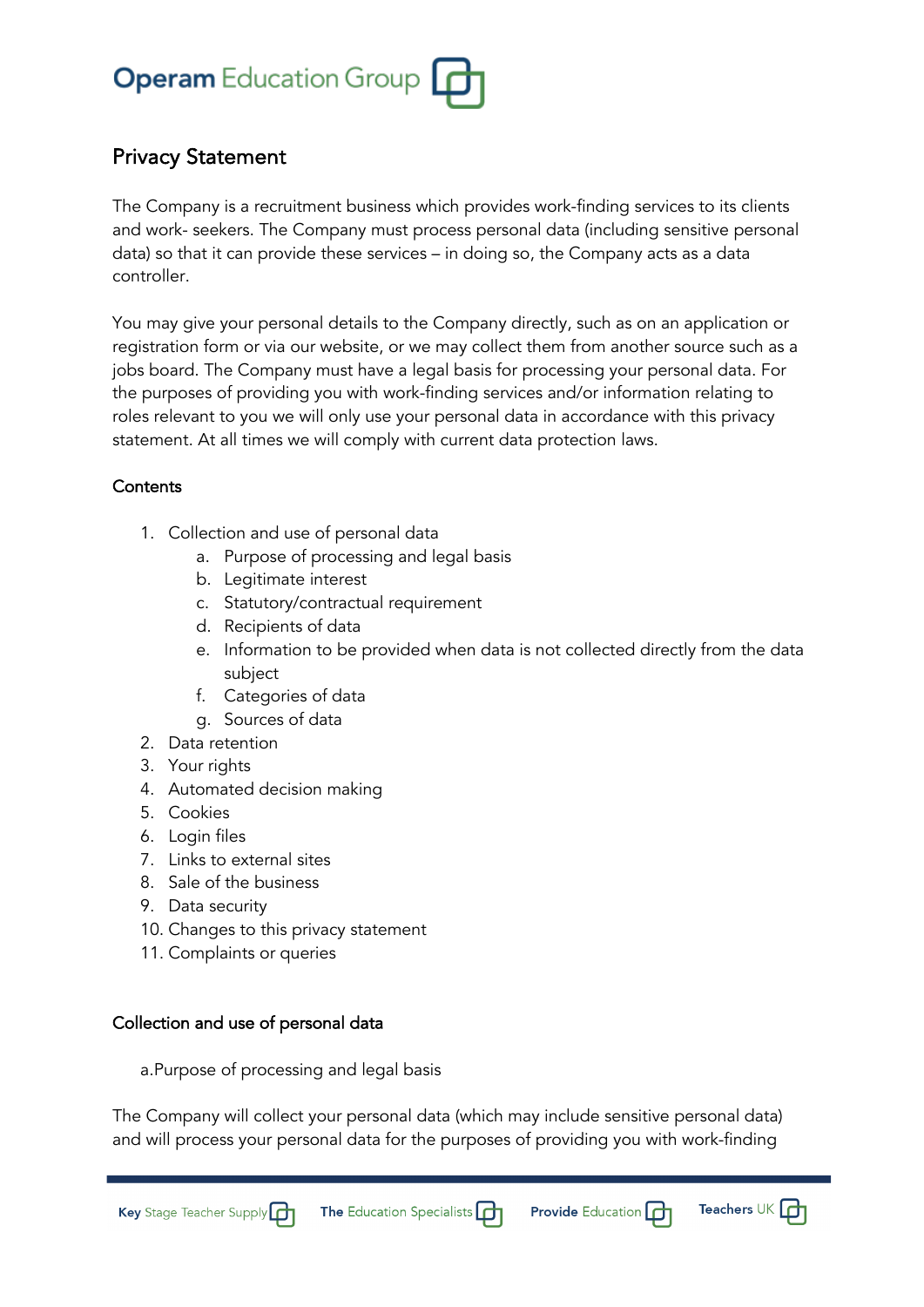services. This includes for example, contacting you about job opportunities, assessing your suitability for those opportunities, updating our databases, putting you forward for job opportunities, arranging payments to you and developing and managing our services and relationship with you and our clients.

[If you have opted-in we may also send you marketing information and news via email/ text. You can opt-out from receiving these at any time by emailing dpo@operam-education.co.uk when you receive these communications from us.

In some cases we may be required to use your data for the purpose of investigating, reporting and detecting crime and also to comply with laws that apply to us. We may also use your information during the course of internal audits to demonstrate our compliance with certain industry standards.

We must have a legal basis to process your personal data. The legal bases we rely upon to offer our work-finding services to you are:

Your consent Where we have a legitimate interest To comply with a legal obligation that we have To fulfil a contractual obligation that we have with you

b. Legitimate interest

This is where the Company has a legitimate reason to process your data provided it is reasonable and does not go against what you would reasonably expect from us. Where the Company has relied on a legitimate interest to process your personal data our legitimate interests is/are as follows:

Managing our database and keeping work-seeker records up to date; Providing work-finding services to you and our clients; Contacting you to seek your consent where we need it; Giving you information about similar products or services that you have used from us recently; For payroll and invoicing

c.Statutory/contractual requirement

The Company has certain legal and contractual requirements to collect personal data (e.g. to comply with the Conduct of Employment Agencies and Employment Businesses Regulations 2003, immigration and tax legislation, and in some circumstances safeguarding requirements.) Our clients may also require this personal data, and/or we may need your data to enter into a contract with you. If you do not give us personal data we need to collect we may not be able to continue to provide work-finding services to you.





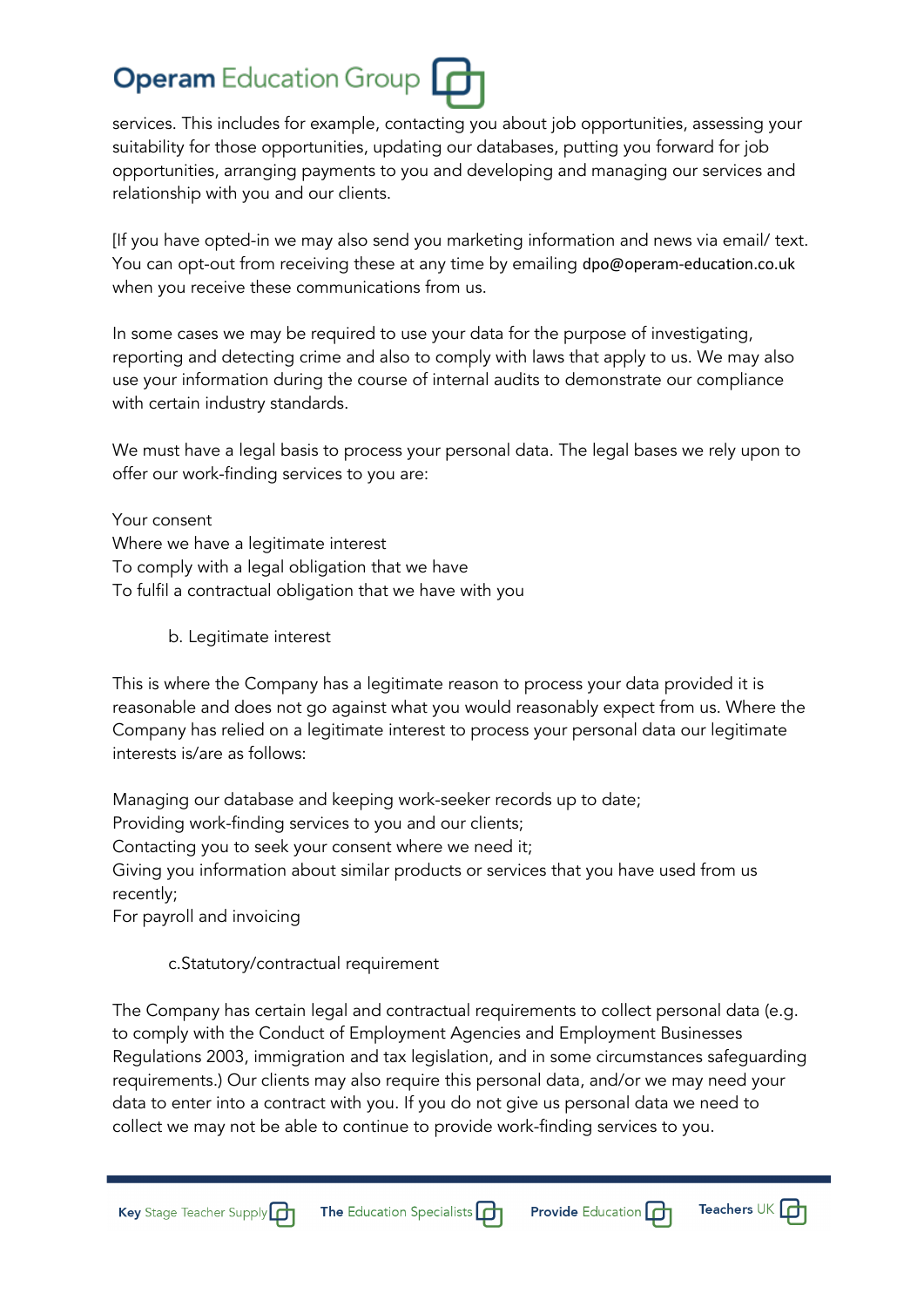

d.Recipient/s of data

The Company will process your personal data and/or sensitive personal data with the following recipients:

- Clients (whom we may introduce or supply you to)
- Former employers whom we may seek references from
- Payroll service providers who manage payroll on our behalf or other payment intermediaries whom we may introduce you to
- Other recruitment agencies in the supply chain
- HMRC
- TP Online Barred List Checks
- Teacher Regulation Agency (if applicable)
- The Recruitment and Employment confederation
- Out IT and CRM providers
- Disclosure and Barring Service (DBS)
- Our Insurers
- Our Legal advisors

### 2. Information to be provided when data collected not from the data subject

a. Categories of data: The Company has collected the following personal data on you: Personal data:

- Name, address, mobile no., email
- National insurance no.
- Nationality (through right to work check)
- Employment / background history
- Gender
- Age / Date of birth
- Education details
- Referee details
- Information on your interests and needs regarding future employment
- Extra information that your referees choose to tell us

Sensitive personal data:

- Health information including whether you have a disability
- Criminal conviction

b. Source of the personal data: The Company sourced your personal data/sensitive personal data:

**The Education Specialists** 



Teachers UK  $\Box$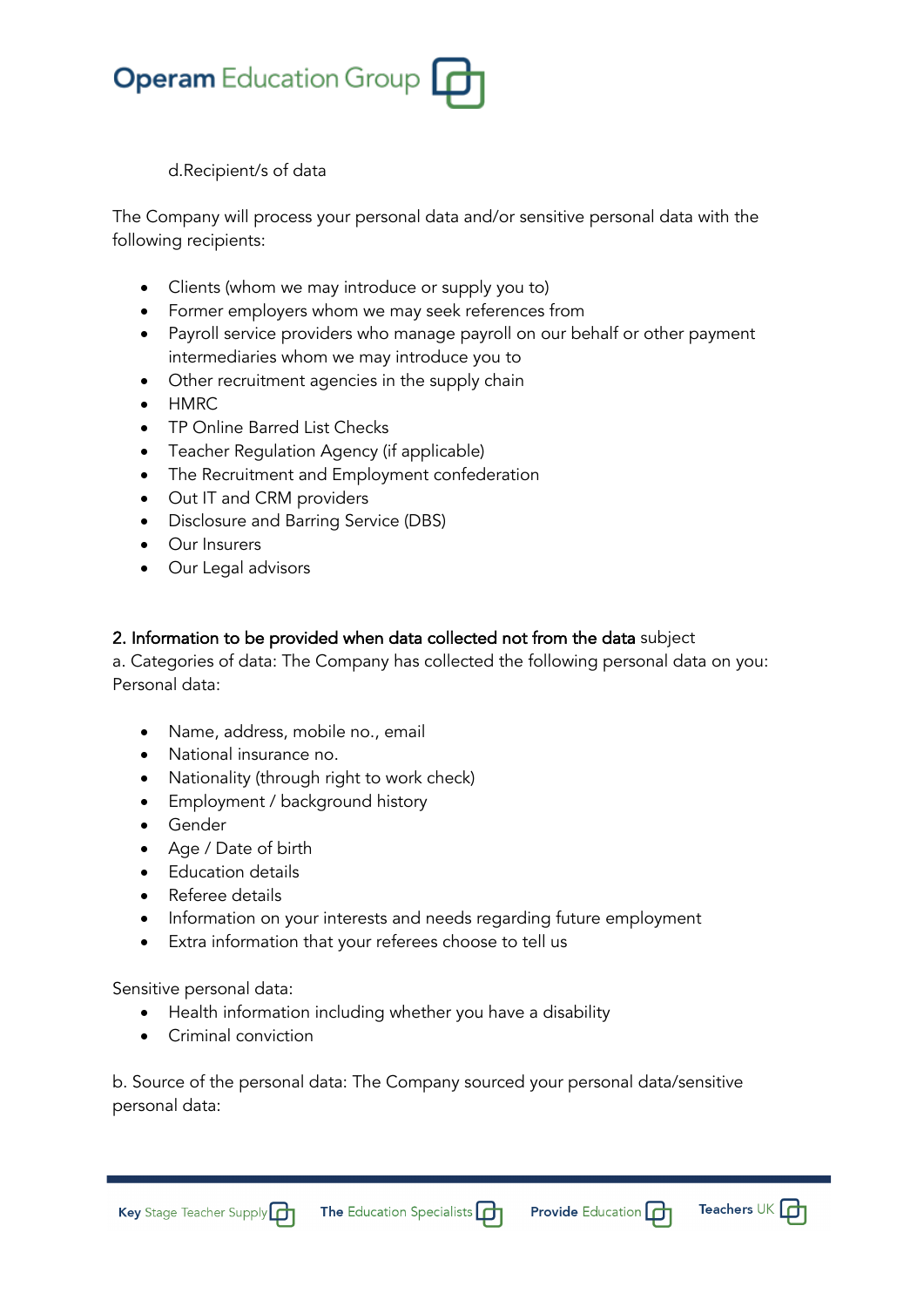- From a job board where Operam Education Group have registered to perform a CV search. These job boards are currently indeed, CV Library and Reed.
- From LinkedIn where Operam Education Group have been able to access your public profile
- From Facebook where Operam Education Group have been able to access your public profile
- From the Operam Education Group website where you have either applied for a job, or registered on the site.

This information came from a publicly accessible source. Also:

- A former employer
- A referee whose details you previously provided to us this information did not come from a publicly accessible source.

### 2.Data retention

The Company will retain your personal data only for as long as is necessary for the purpose we collect it. Different laws may also require us to keep different data for different periods of time. For example, the Conduct of Employment Agencies and Employment Businesses Regulations 2003, require us to keep work-seeker records for at least one year from (a) the date of their creation or (b) after the date on which we last provide you with work-finding services.

We must also keep your payroll records, holiday pay, sick pay and pensions auto-enrolment records for as long as is legally required by HMRC and associated national minimum wage, social security and tax legislation. This is currently 3 to 6 years.

Where the Company has obtained your consent to process your personal / sensitive personal data: Personal data:

- Name, address, contact telephone numbers and email
- Gender
- CV
- National insurance number
- Photo Identity
- DBS online update service checks
- External ID validation check for DBS
- Nationality (through right to work check)
- Employment / background history
- Experience, training & qualifications
- Qualification verification including status of QTS (if applicable)
- Barred list check

Key Stage Teacher Supply

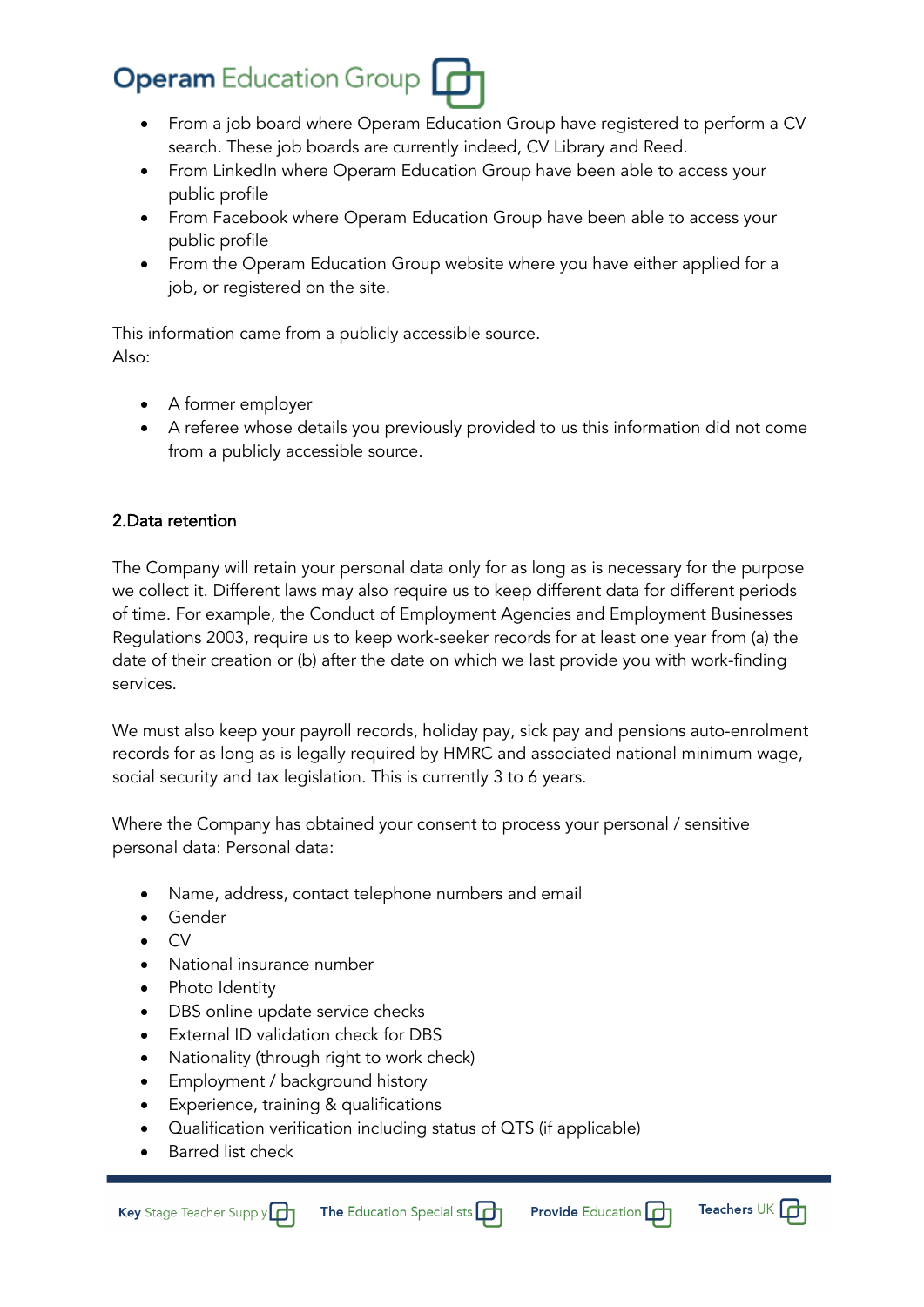- Passport number
- Drivers Licence
- Age / date of birth
- Education details
- Emergency contact details
- Referee details and obtaining references from third parties
- Overseas checks (if applicable)
- Information on your interests and needs regarding future employment
- Extra information you choose to tell us
- Extra information that your referees choose to tell us Sensitive Personal Data:
- Disability / health conditions relevant to the role
- Criminal conviction(s)
- Faith / religion relevant to the role

### 3. Your rights

Please be aware that you have the following data protection rights:

- The right to be informed about the personal data the Company processes on you;
- The right of access to the personal data the Company processes on you;
- The right to rectification of your personal data;
- The right to erasure of your personal data in certain circumstances;
- The right to restrict processing of your personal data;
- The right to data portability in certain circumstances;
- The right to object to the processing of your personal data that was based on a public or legitimate interest;
- The right not to be subjected to automated decision making and profiling; and
- The right to withdraw consent at any time.

Where you have consented to the Company processing your personal data and sensitive personal data you have the right to withdraw that consent at any time by contacting) our Data Protection Officer is Danielle Quinn (dpo@operam-education.co.uk). Please note that if you withdraw your consent to further processing that does not affect any processing done prior to the withdrawal of that consent, or which is done according to another legal basis.

There may be circumstances where the Company will still need to process your data for legal or official reasons. Where this is the case, we will tell you and we will restrict the data to only what is necessary for those specific reasons.

If you believe that any of your data that the Company processes is incorrect or incomplete, please contact us using the details above and we will take reasonable steps to check its accuracy and correct it where necessary.

Key Stage Teacher Supply

The Education Specialists [



Teachers UK **n**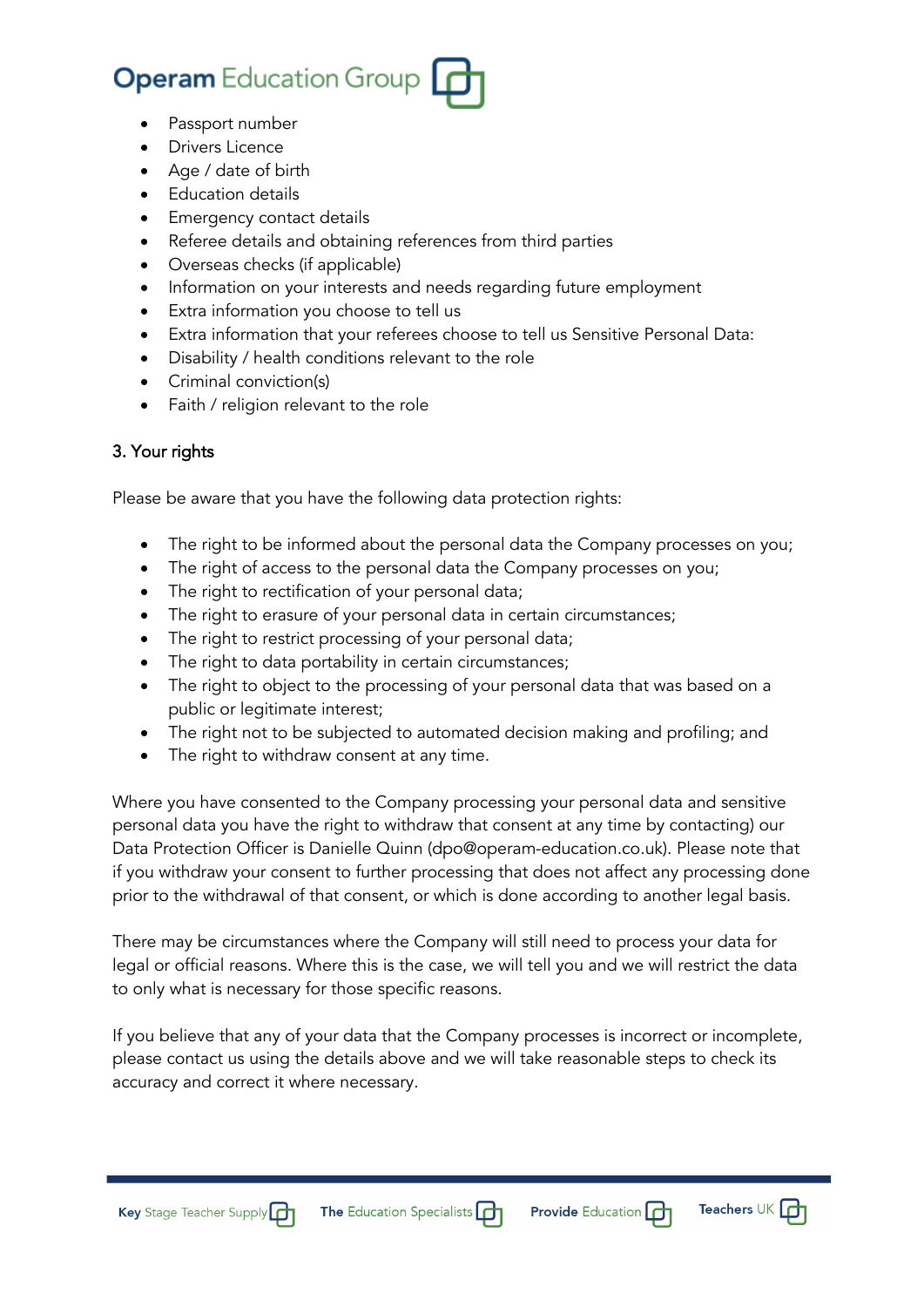You can also contact us using the above details if you want us to restrict the type or amount of data we process for you, access your personal data or exercise any of the other rights listed above.

### 4.Cookies

We may obtain data about you from cookies. These are small text files that are placed on your computer by websites that you visit. They are widely used in order to make websites work, or work more efficiently, as well as to provide information to the owners of the site. Cookies also enable us to deliver more personalised content.

### 5.Log Files

We use IP addresses to analyse trends, administer the site, track users' movements, and to gather broad demographic information for aggregate use. IP addresses are not linked to personally identifiable information.

### 6.Links to external websites

The Company's website may contain links to other external websites. Please be aware that the Company is not responsible for the privacy practices of such other sites. When you leave our site we encourage you to read the privacy statements of each and every website that collects personally identifiable information. This privacy statement applies solely to information collected by the Company's website.

### 7.Sale of business

If the Company's business is sold or integrated with another business your details may be disclosed to our advisers and any prospective purchasers and their advisers and will be passed on to the new owners of the business.

### 8.Data Security

The Company takes every precaution to protect our users' information. We use the following method to maximise security:

### SonicWALL UTM Firewall

Only employees who need the information to perform a specific job (for example, consultants, our accounts clerk or a marketing assistant) are granted access to your information.

The Company uses all reasonable efforts to safeguard your personal information. However, you should be aware that the use of email/ the Internet is not entirely secure and for this reason the Company cannot guarantee the security or integrity of any personal information which is transferred from you or to you via email/ the Internet.

If you share a device with others we recommend that you do not select the "remember my details" function when that option is offered.